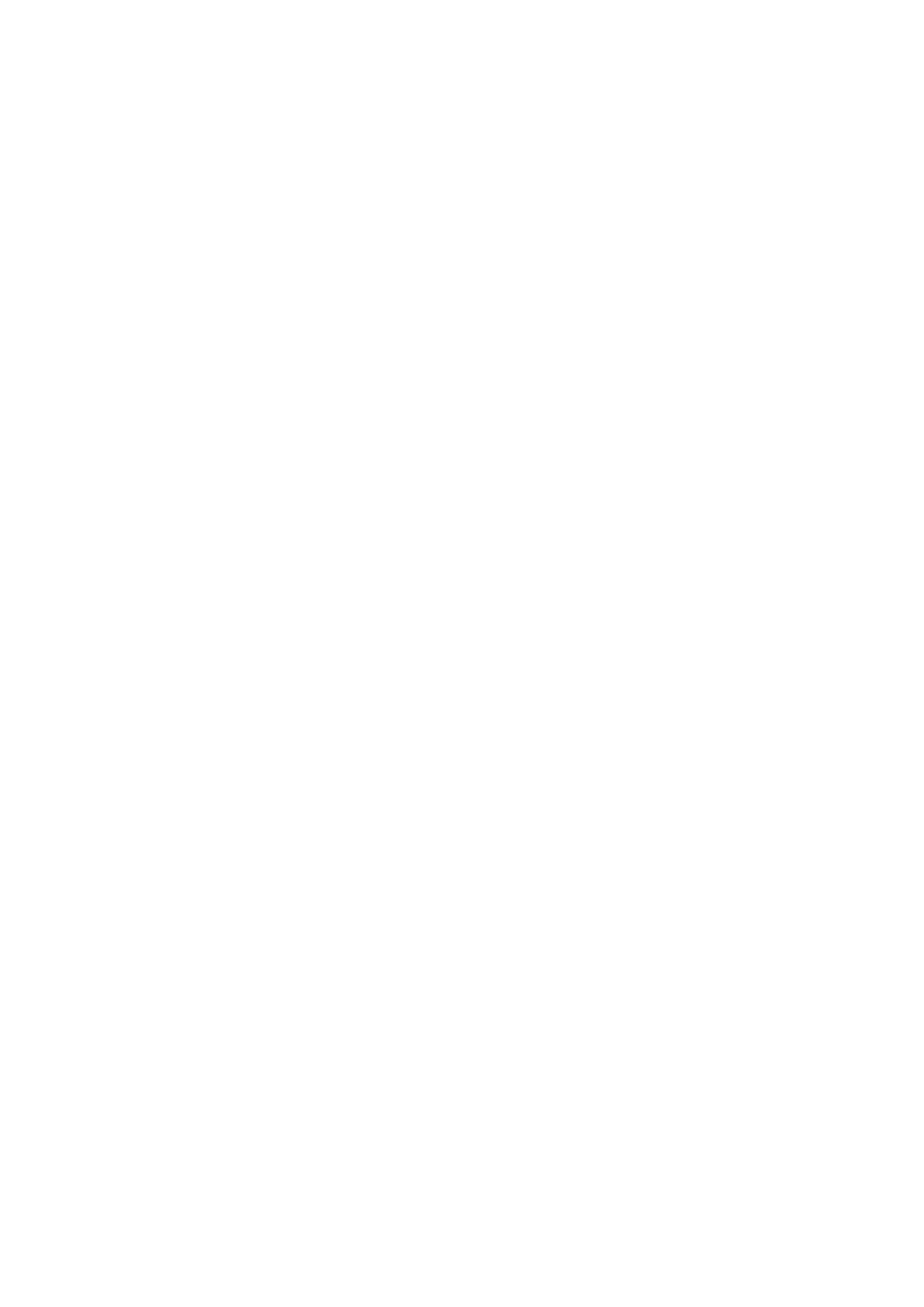Statutory Document No. 2020/0135



*Airports and Civil Aviation Act 1987*

## **CIVIL AVIATION (SMALL UNMANNED AIRCRAFT) ORDER 2020**

*Approved by Tynwald: 22 July 2020 Coming into operation in accordance with article 2*

The Department for Enterprise makes the following Order under section 11B and 11I of the Airports and Civil Aviation Act 1987.

#### <span id="page-2-0"></span>**1 Title**

This Order is the Civil Aviation (Small Unmanned Aircraft) Order 2020.

#### <span id="page-2-1"></span>**2 Commencement**

If approved by Tynwald<sup>1</sup>, this Order comes into operation immediately upon the revocation of article 97 (small unmanned aircraft) and article 98 (small unmanned surveillance aircraft) of the Air Navigation (Isle of Man) Order 2015<sup>2</sup> .

#### <span id="page-2-2"></span>**3 Interpretation**

- (1) In this Order a small unmanned aircraft is deemed to be in "**flight**" from the moment when it first moves for the purpose of taking off, until the moment when it next comes to rest after landing, and the expressions "**fly**" and "**flying**" are to be construed accordingly.
- (2) A word or expression used in this Order, unless otherwise defined in this Order, has the same meaning as in the Civil Aviation (Miscellaneous Provisions) Order 2020<sup>3</sup> .

#### <span id="page-2-3"></span>**4 Application**

(1) This Order does not apply to small unmanned aircraft having a mass of less than 250 grams.

1

<sup>1</sup> Tynwald approval is required by section 11(6) of the Airports and Civil Aviation Act 1987

<sup>2</sup> UK SI 2015 No. 870 (an Order in Council) as amended by UK SI 2016 No. 155

<sup>3</sup> SD No. 2020/0134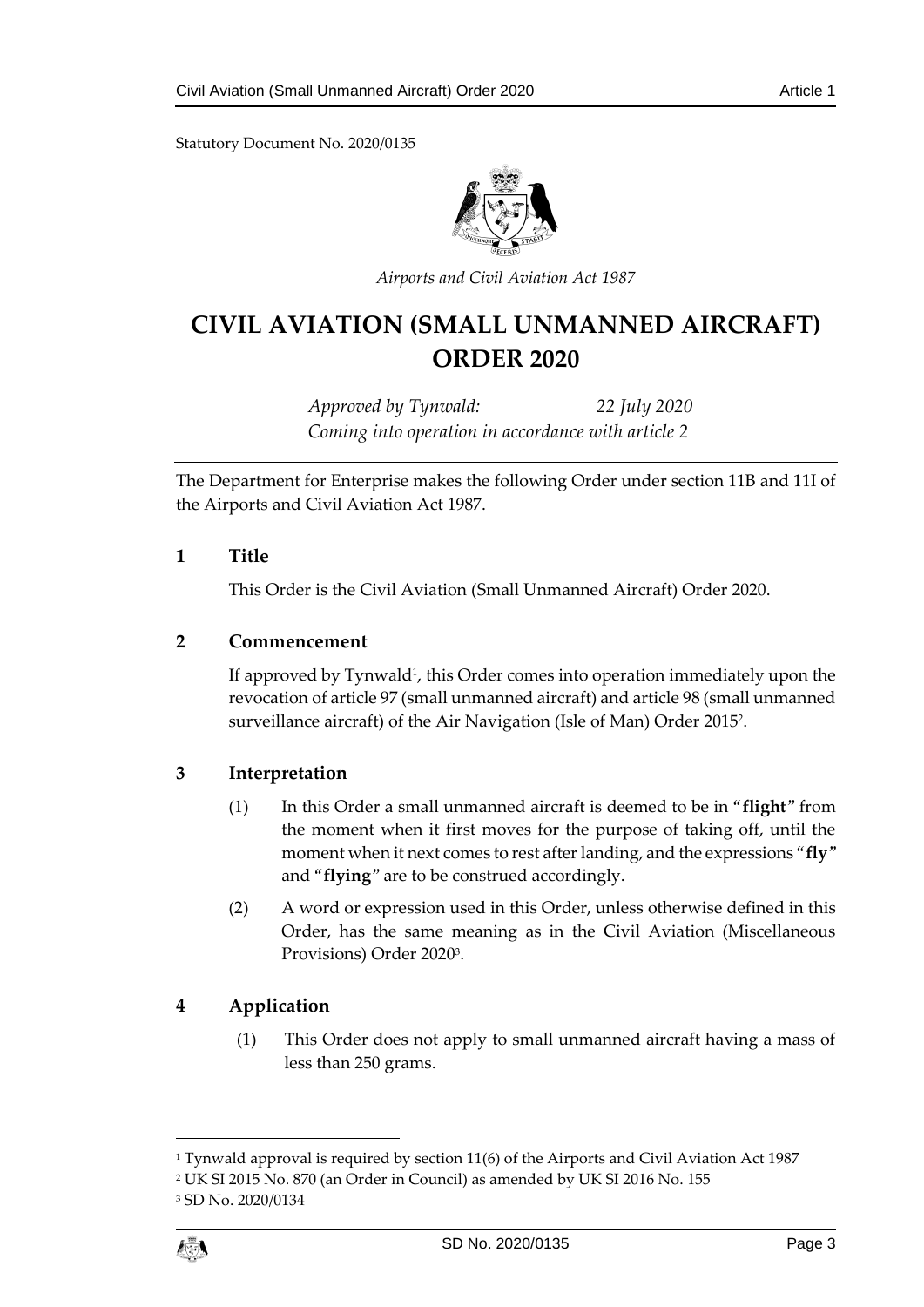- (2) This Order does not apply to a remote pilot flying a small unmanned aircraft within an enclosed space.
- (3) In paragraph (2) "enclosed space" means a substantially enclosed space where there is no possibility for the small unmanned aircraft to escape into the open air.

### <span id="page-3-0"></span>**5 General requirements**

- (1) A remote pilot must not cause or permit a small unmanned aircraft to endanger a person, property or any other aircraft.
- (2) A remote pilot must not
	- (a) fly a small unmanned aircraft unless satisfied that the flight can safely be made; or
	- (b) cause or permit an article (whether or not attached to a parachute) to be dropped from a small unmanned aircraft so as to endanger persons or property.
- (3) A remote pilot must not fly more than one small unmanned aircraft at a time, except in accordance with a permission granted by the Department.
- (4) A remote pilot must not fly a small unmanned aircraft at night, except in accordance with a permission granted by the Department.

#### <span id="page-3-1"></span>**6 Take-off mass**

A remote pilot must not fly a small unmanned aircraft with a maximum take-off mass of 4 kilograms or greater, except in accordance with a permission granted by the Department.

#### <span id="page-3-2"></span>**7 Rights of way**

A remote pilot of a small unmanned aircraft must ensure that the aircraft gives way to manned aircraft at all times, except in accordance with a permission granted by the Department.

#### <span id="page-3-3"></span>**8 Visual contact**

- (1) Subject to paragraph (5), a remote pilot of a small unmanned aircraft must maintain direct unaided visual contact with the aircraft sufficient to monitor its flight path in relation to other aircraft, persons, vehicles, vessels and structures for the purpose of avoiding collisions.
- (2) Paragraph (1) does not apply if
	- (a) the remote pilot is accompanied by an observer who maintains direct unaided visual contact with the small unmanned aircraft sufficient to monitor its flight path in relation to other aircraft, persons, vehicles, vessels and structures for the purpose of avoiding collisions and advises the remote pilot accordingly; and

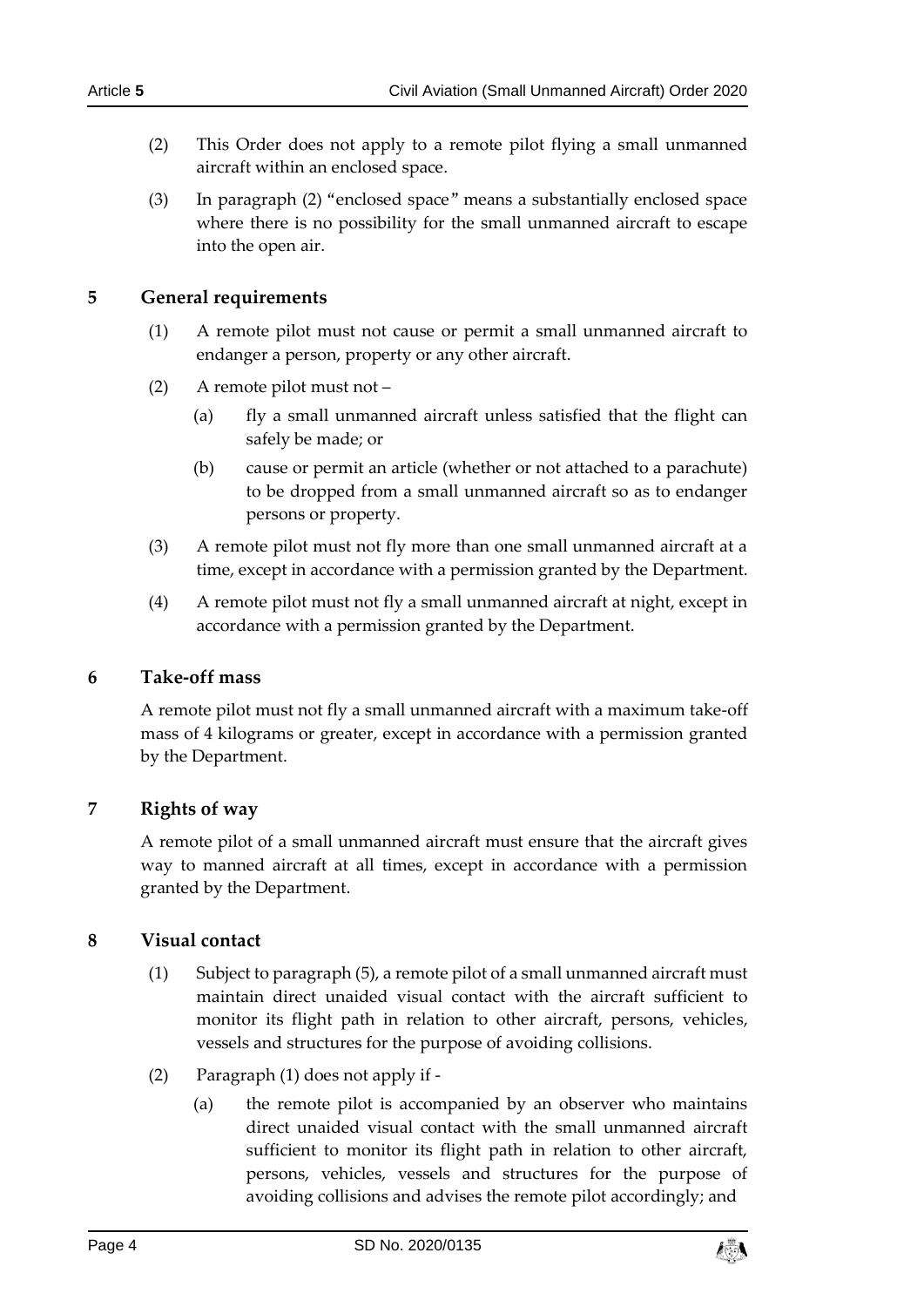- (b) the remote pilot complies with paragraph (3).
- (3) The remote pilot must, before using an observer, ensure that the observer -
	- (a) has sufficient experience to enable the observer to identify existing and predictable hazards to ensure the safe flight of the small unmanned aircraft;
	- (b) is fully briefed on the planned flight and what is expected of the observer with respect to the flight, taking into account the prevailing conditions;
	- (c) stays directly adjacent to the remote pilot and maintains direct unaided visual contact with the small unmanned aircraft at all times, to monitor visually and aurally the airspace for other aircraft, and the take-off and landing area for any persons;
	- (d) has been instructed on the actions to take in the event another aircraft is observed and a risk of collision is identified; and
	- (e) is aware of the need to advise the remote pilot if the small unmanned aircraft is proceeding beyond the point at which its flight path may be monitored sufficiently to identify a risk of collision.
- (4) For the purposes of this article "unaided visual contact" includes visual contact with the use of corrective lenses.
- (5) The Department may grant permission to a remote pilot to fly otherwise than in accordance with paragraph (1).

## <span id="page-4-0"></span>**9 Geographical restrictions**

A remote pilot of a small unmanned aircraft must not fly the aircraft within the airspace bounded by a circle of radius 5 kilometres centred on the aerodrome reference point of the Isle of Man Airport at 540500N 0043724W as shown on the map in the Schedule, except in accordance with a permission granted by the Department.

## <span id="page-4-1"></span>**10 Vertical restrictions**

A remote pilot of a small unmanned aircraft must not fly the aircraft at a height of more than 400 feet above the earth's surface, except in accordance with a permission granted by the Department.

## <span id="page-4-2"></span>**11 Lateral restrictions**

A remote pilot of a small unmanned aircraft must not, except in accordance with a permission granted by the Department, fly the aircraft -

(a) over or within 150 metres of a substantially residential, industrial, commercial or recreational area;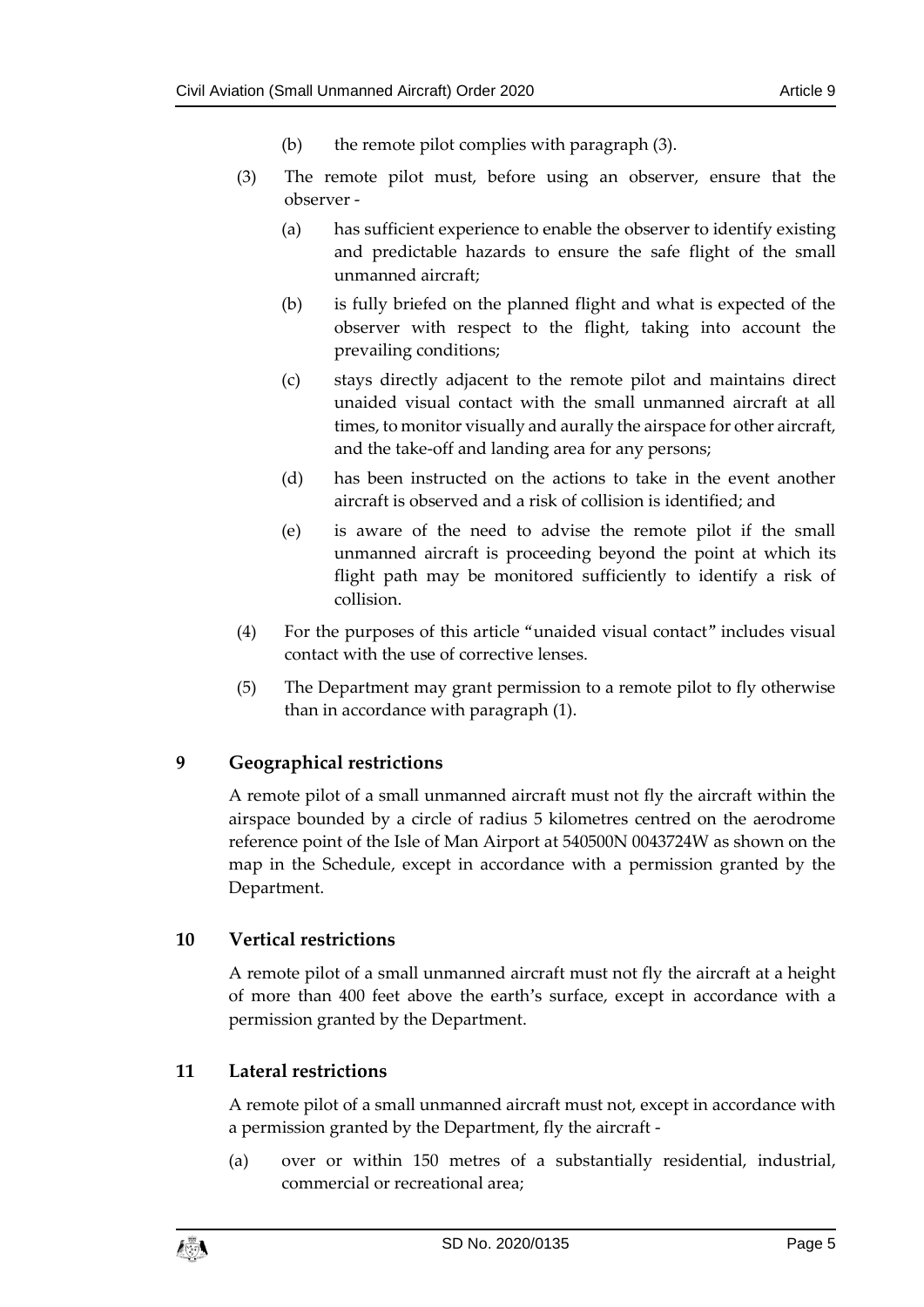- (b) over or within 150 metres of an organised open-air assembly of more than 1,000 persons;
- (c) within 50 metres of a vessel, vehicle or structure that is not under the control of the remote pilot;
- (d) subject to sub-paragraph (e), within 50 metres of a person other than the remote pilot or a person under the control of the remote pilot; or
- (e) during take-off and landing within 30 metres of a person other than the remote pilot or a person under the control of the remote pilot.

#### <span id="page-5-0"></span>**12 Permissions**

- (1) A permission under this Order must only be granted if the Department is satisfied that the applicant -
	- (a) has presented an acceptable safety case which demonstrates that relevant safety risks have been adequately assessed and that mitigations have been put in place to ensure an equivalent level of safety or alternative means of compliance, or both, is achieved; and
	- (b) is competent to make the flight and has adequate theoretical knowledge and practical flying experience.
- (2) A permission may specify the location where the pilot can fly a small unmanned aircraft and include such conditions as the Department may specify to ensure continued compliance with paragraph (1).
- (3) A permission may be varied by the Department.
- (4) Operational procedures pertinent to the risk of the flight must be produced on request to the Department before the flight takes place.
- (5) A permission remains valid for the period specified in the permission unless revoked or suspended by the Department.

#### <span id="page-5-1"></span>**13 Offences and penalties**

- (1) Subject to paragraphs (2) and (3), a person who contravenes any of the requirements imposed -
	- (a) under article 10 or 11 commits an offence and is liable on summary conviction to a fine not exceeding level 4 on the standard scale;
	- (b) under article 5(2), 5(3), 5(4), 6 or 8(1) commits an offence and is liable on summary conviction to a fine not exceeding level 5 on the standard scale;
	- (c) under article 5(1), 7 or 9 commits an offence and is liable
		- (i) on summary conviction, to a fine not exceeding level 5 on the standard scale; or

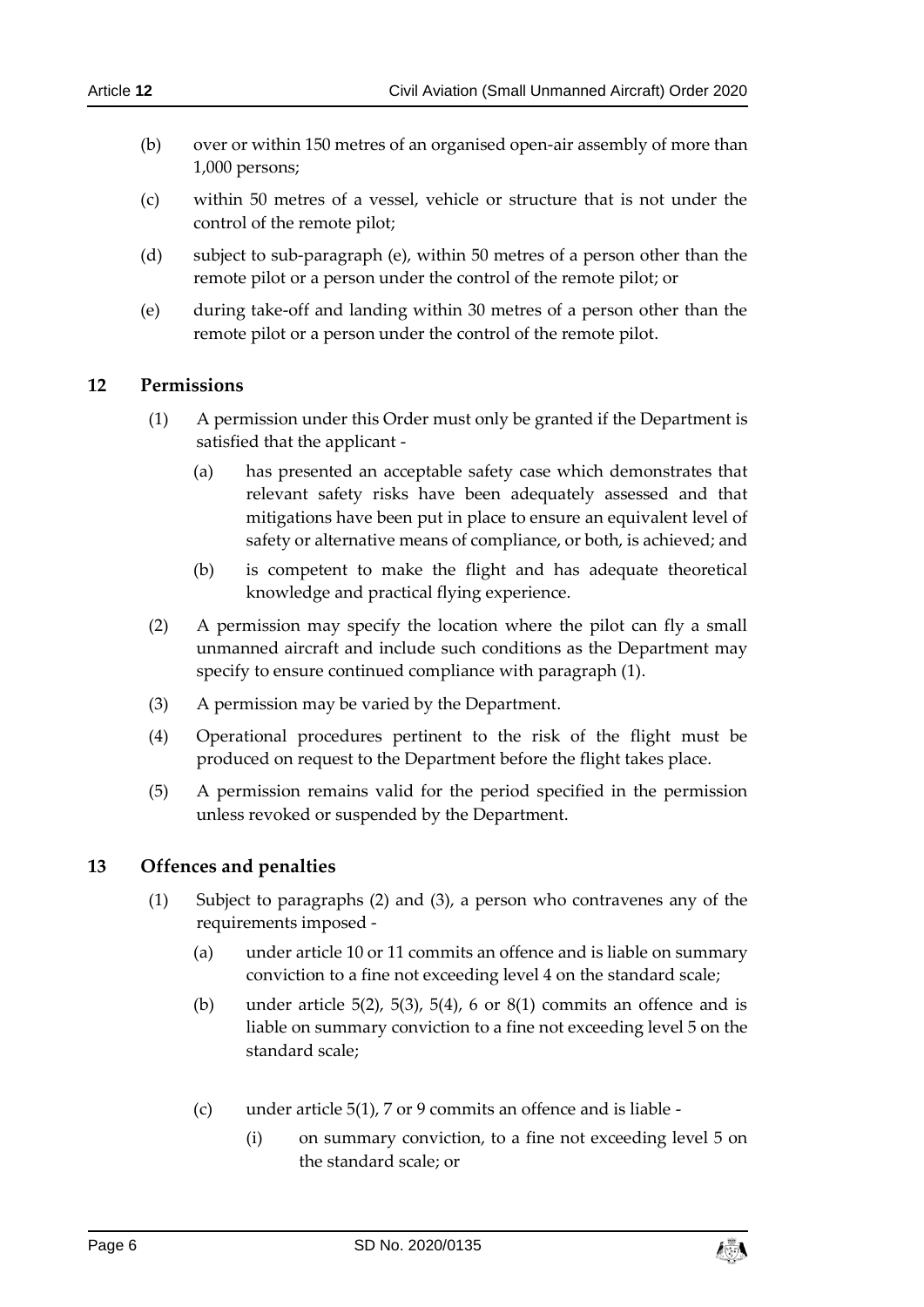- (ii) on conviction on information, to a fine or to a term of custody not exceeding five years, or both.
- (2) A person is not to be taken to have contravened a provision specified in paragraph (1) if the person proves that -
	- (a) the contravention occurred without the person's consent or connivance; and
	- (b) the person exercised all due diligence to prevent the contravention.
- (3) If it is proved that an act or omission of a person that would otherwise have been a contravention by the person of a provision specified in paragraph (1) was due to any cause not avoidable by the exercise of reasonable care by the person, the act or omission is to be taken not to be a contravention by the person of that provision.

**MADE 3 RD JUNE 2020**

**LAURENCE SKELLY** *Minister for Enterprise*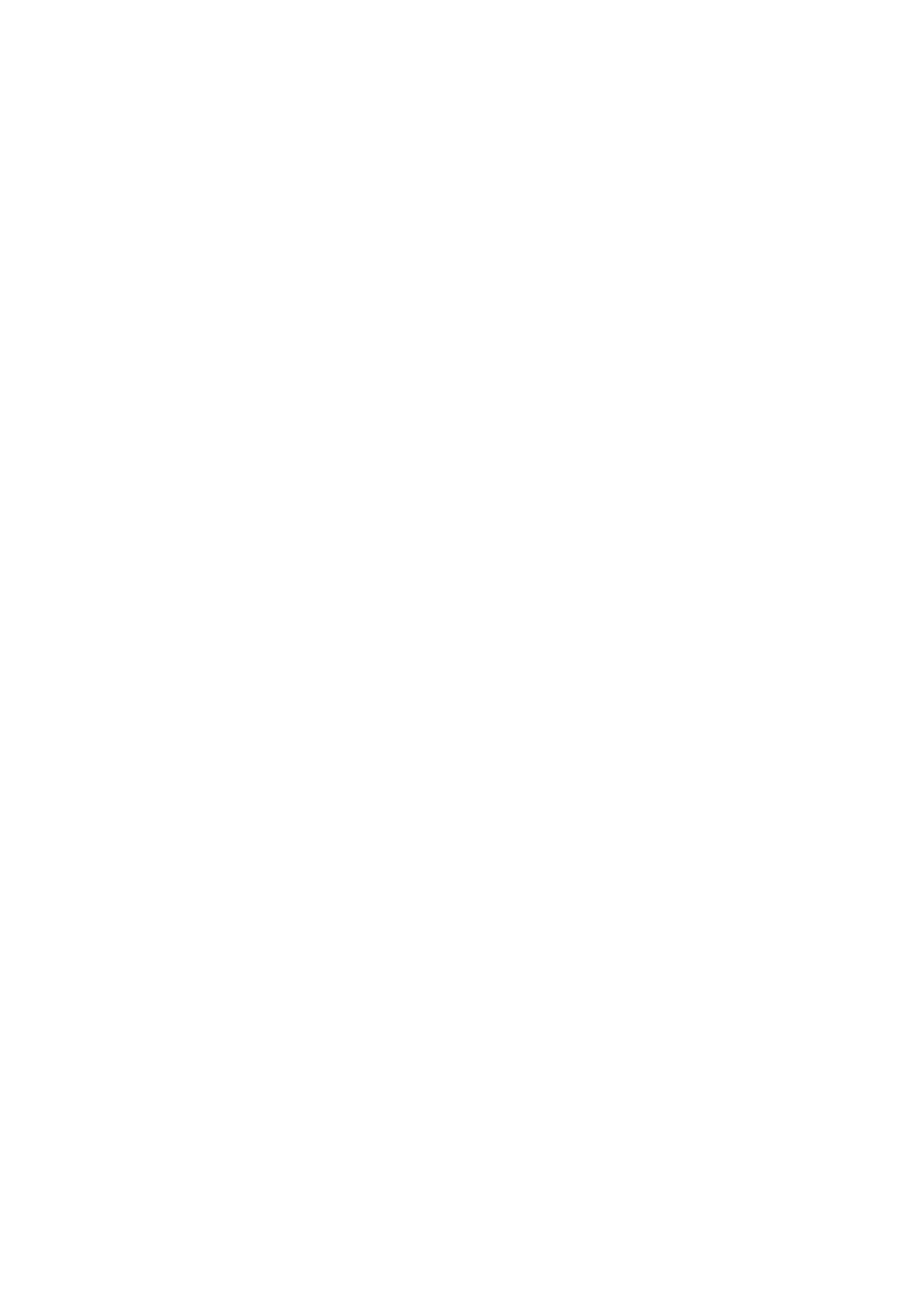#### **SCHEDULE**

## <span id="page-8-0"></span>**GEOGRAPHICAL RESTRICTIONS: ISLE OF MAN AIRPORT**



<span id="page-8-1"></span>